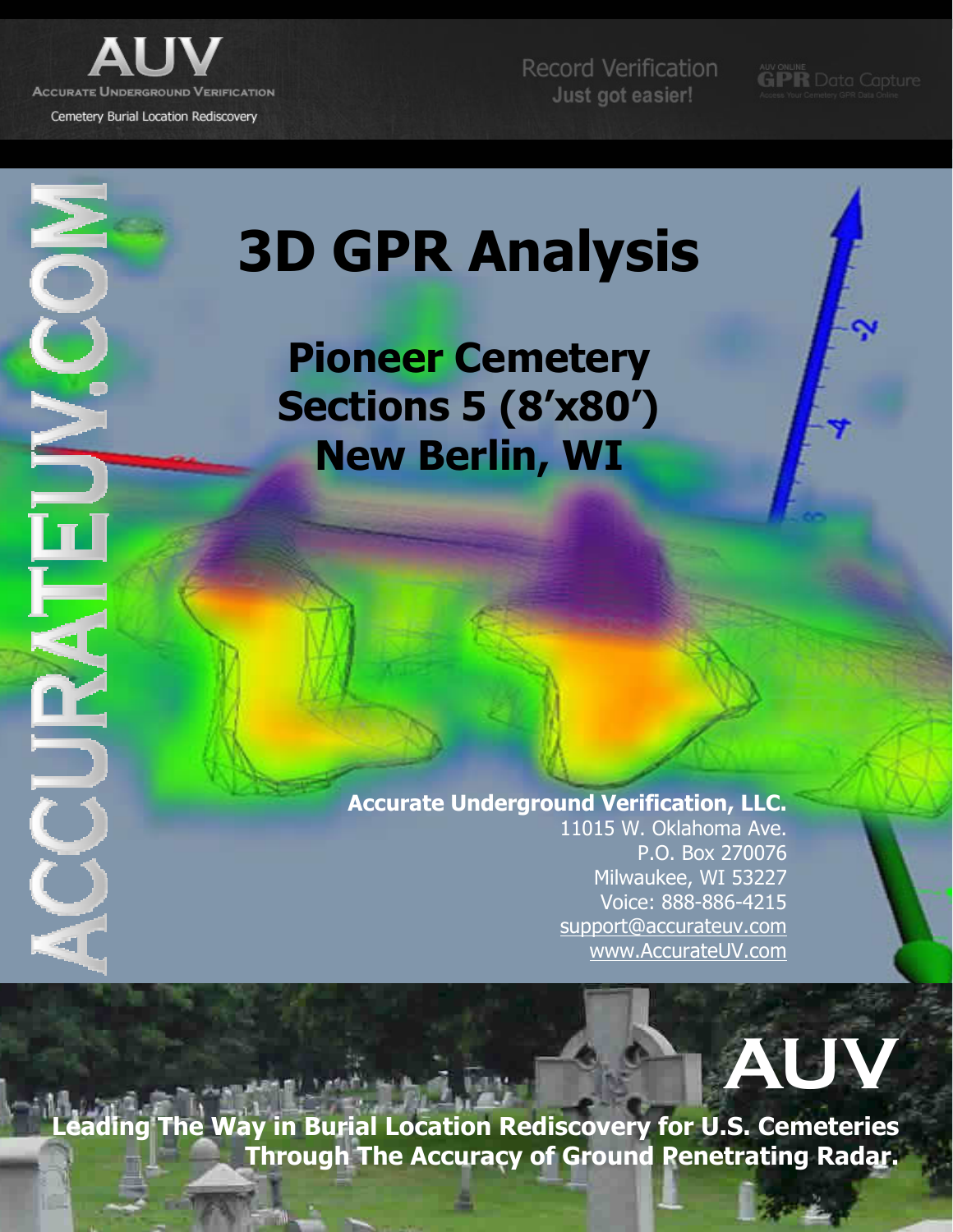#### **Table of Contents**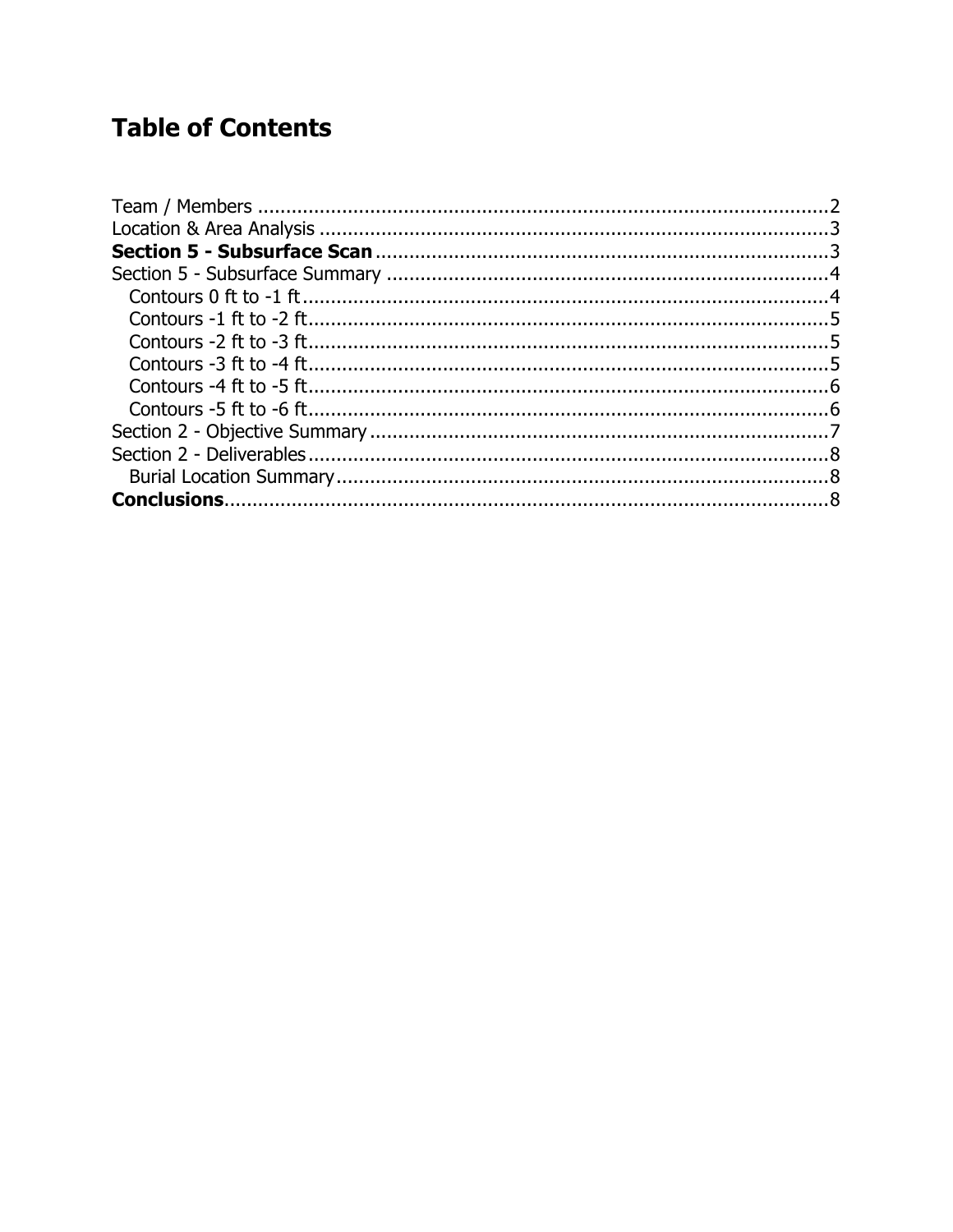# Team / Members

Our GPR division has a combined 7 years of experience in GPR verification, sub-surface image scanning, radar data interpretation, and 3D modeling.

The services division is headed by a project manager/data analysis whose skill set is outlined below.

#### Todd Szymkowski

**Company:** Accurate Underground Verification, LLC Email: todd@accurateuv.com **Phone:** (office) 888.886.4215

#### Project Manager & Data Analyst

- Responsible for Sub-surface Scanning
- 2D/3D Radar Data Interpretation
- Anomaly Discovery
- Data Compilation and 3D Vector Modeling
- Project Analysis
- Summary Creation and
- Liaison between Cemetery and Accurate Underground Verification, LLC

The primary methods of communication are via phone calls, emails, and scheduled meetings (online and offline).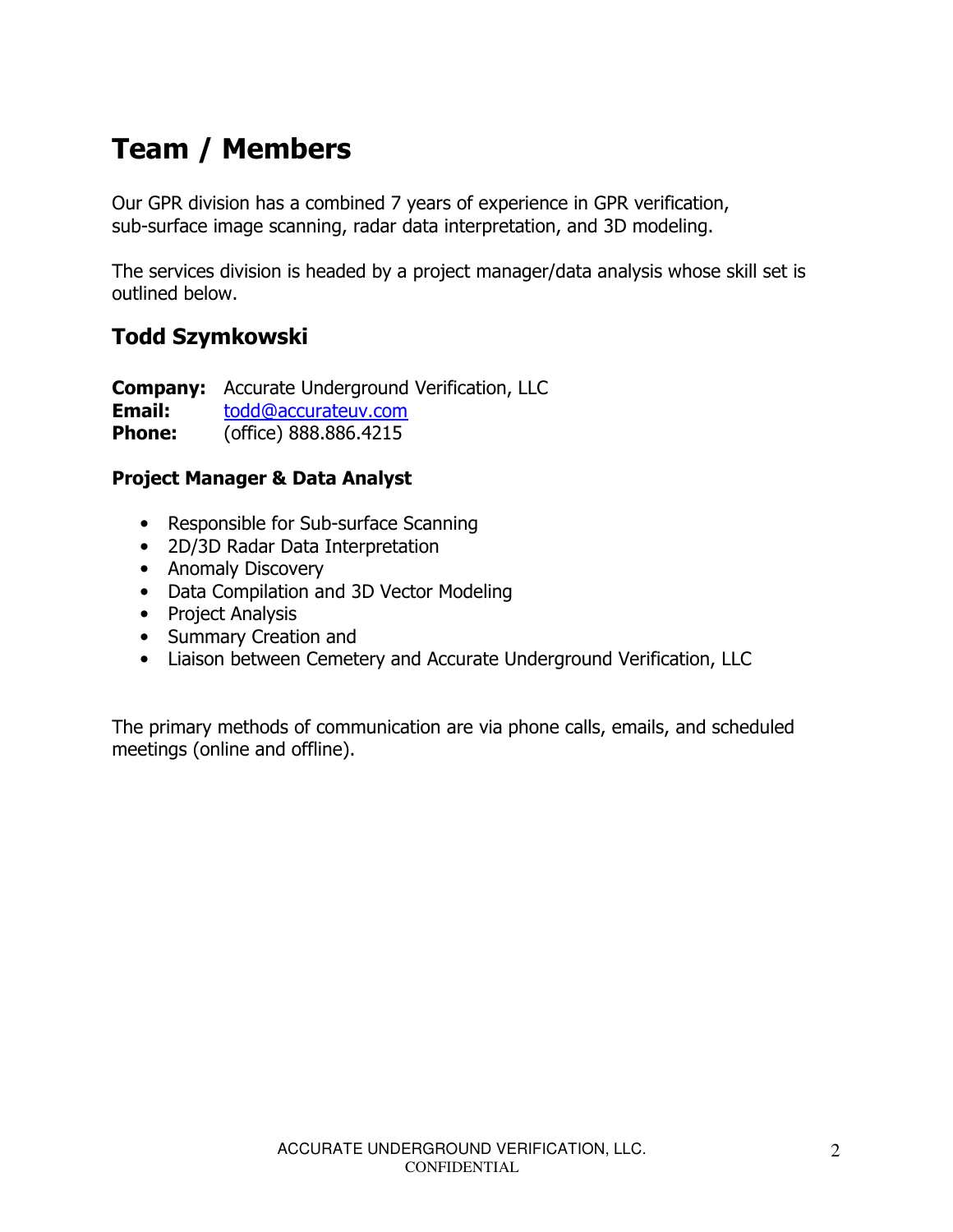## Location & Area Analysis

On August 17, 2011, Accurate Underground Verification (AUV) conducted a 3 dimensional subsurface scan of (2) 8' x 40' areas noted below as Section5, located at Pioneer Cemetery 4041 Racine Ave. New Berlin, Wisconsin.

The analysis in this report provides findings in this section, which is outlined in green below. You'll find this section located just north of section 2 and section 3.

After 10 hours of analyzing all subsurface data, it has been determined that numerous burials exist within the areas scanned.

A summary of those findings are listed below.

| Section 4        | Section 1 |  |  |
|------------------|-----------|--|--|
| Section 3        | Section 2 |  |  |
| <b>Section 5</b> |           |  |  |

## SECTION 5 – Subsurface Scan

Section 5 contains numerous anomalies determined to be in-ground burials.

We have outlined the locations of determined burials and other objects located below the surface down to 6'. These burials and objects have been accurately noted to the best of our knowledge and ability.

Listed below is a summary screen capture of the area scanned showing the areas with the largest burial activity.

#### Notes on the Subsurface Scan

- The scan shows an overhead view of the area
- When visiting the cemetery, please note that the **GREEN** arrow points South and the **RED** arrow points West.
- The **BLUE** dot in the lower left corner is your Starting Marker, which is located in the Norteast corner of the area scanned. This is also physically noted at the cemetery by an orange flag. There are 2 flags placed in the ground and 2 orange plastic stakes representing the four corners of the area scanned.
- The GREEN arrow denotes scans taken in an North to South manner
- The RED arrow denotes scans taken in an East to West manner
- Not all objects shown in GREEN and GRAY are burials... some may be anomalies located in the subsurface. Those anomalies are not noted as burials.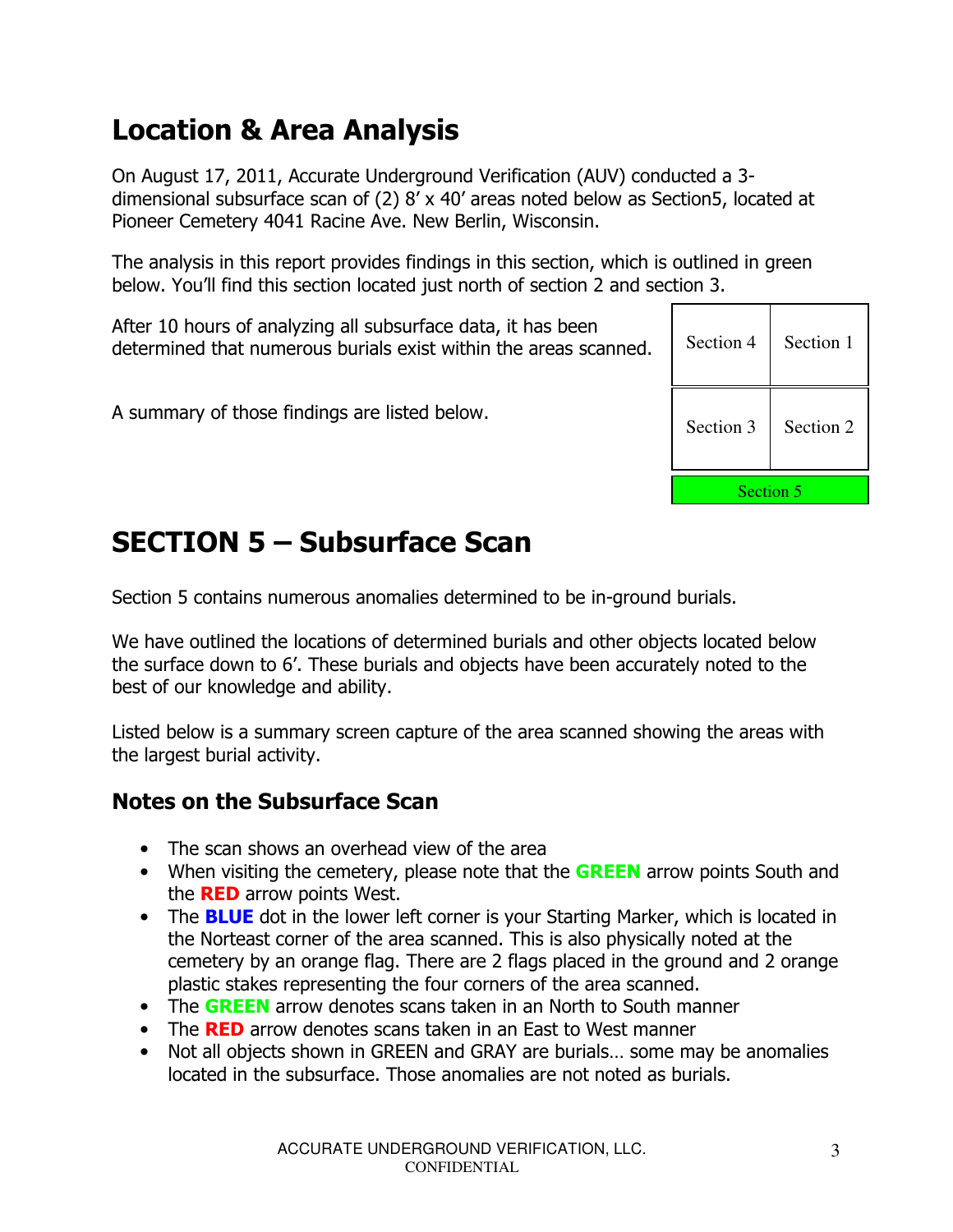Please take caution when excavating all areas outlined in green and gray.

#### Section 5 - Subsurface Summary

Summary picture shows Contours, Volume & ISO Surface scans of the area.

The Contours of the ground are represented by the numerous black outlines in the drawing below. In this view, Contours reveal shapes in the ground between 0 ft & -1ft.

The blurry gray areas represent the Volume of the objects and the green and gray areas represent ISO Surface, or Masses found in the ground. As the Contours at various levels reveal shapes, we support these findings by introducing the Volume Data (gray) along with the ISO Surface data (green) or Mass which reveals the burials or anomalies.



Removing the Volume and ISO Surface data, the Contours reveal objects in the subsurface. These objects are represented by layers of multiple lines surrounding it.

Given the size, location and proximity to their location in the ground, it is determined that these **stronger contours,** while shallow, are locations of starting burials between  $0$  ft and  $-1$  ft.

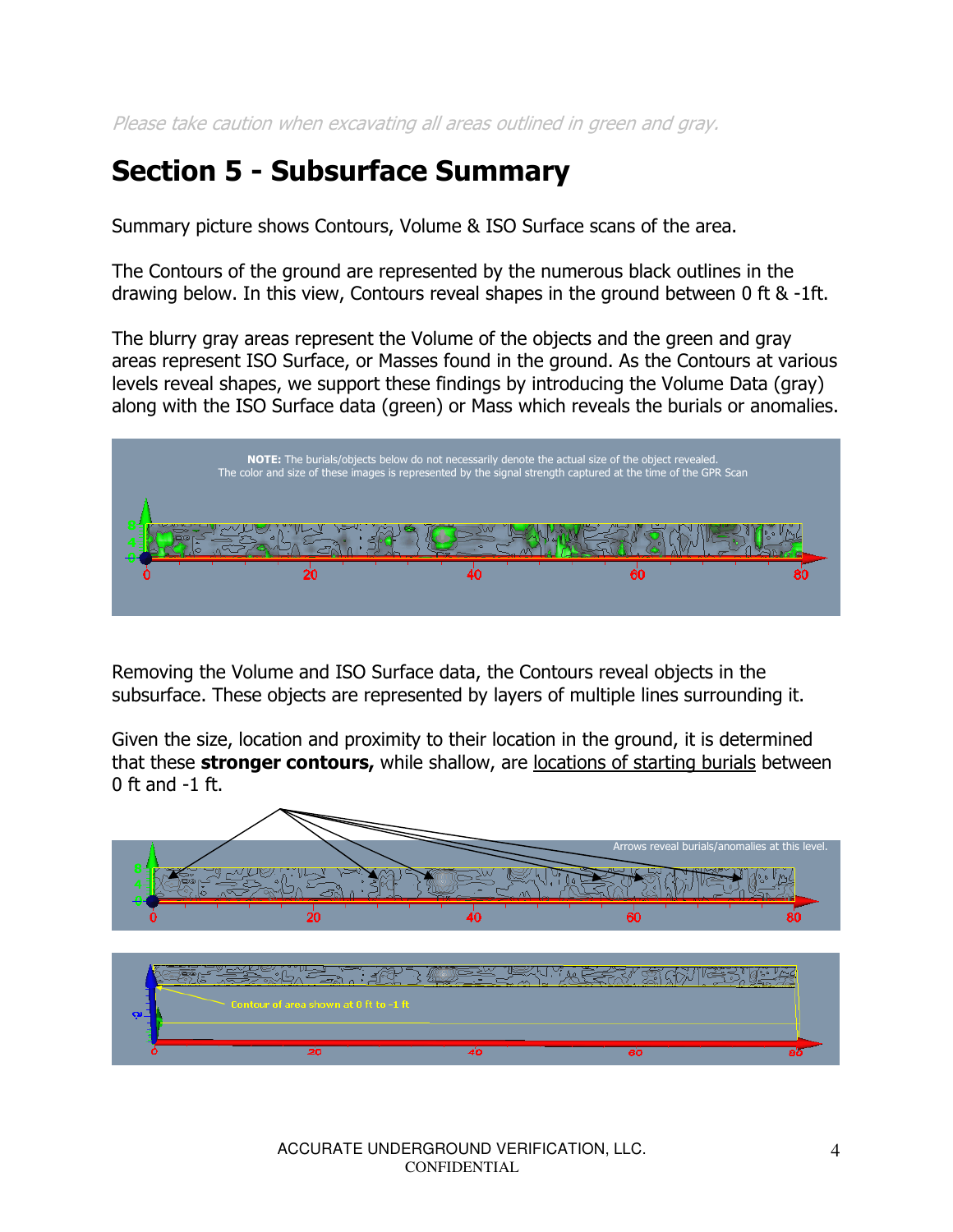As we proceed into the ground from a depth of -1 ft to -2 ft, you'll notice other burials start to reveal themselves. The arrows below only outline a number of them.

These are also noted by the increase in the number of lines surrounding the burials being discovered.



From -2 ft to -3 ft, the scan records additional burials and anomalies. Most burial activity lies in the center area and west in this scanned section.



Analysis of the data between -3 ft to -4 ft reveals fewer signals of burials. Additional burials are just starting to reveal themselves.



| $\sim$ Contour of area shown at -3 ft to -4 ft | - |  |
|------------------------------------------------|---|--|
|                                                |   |  |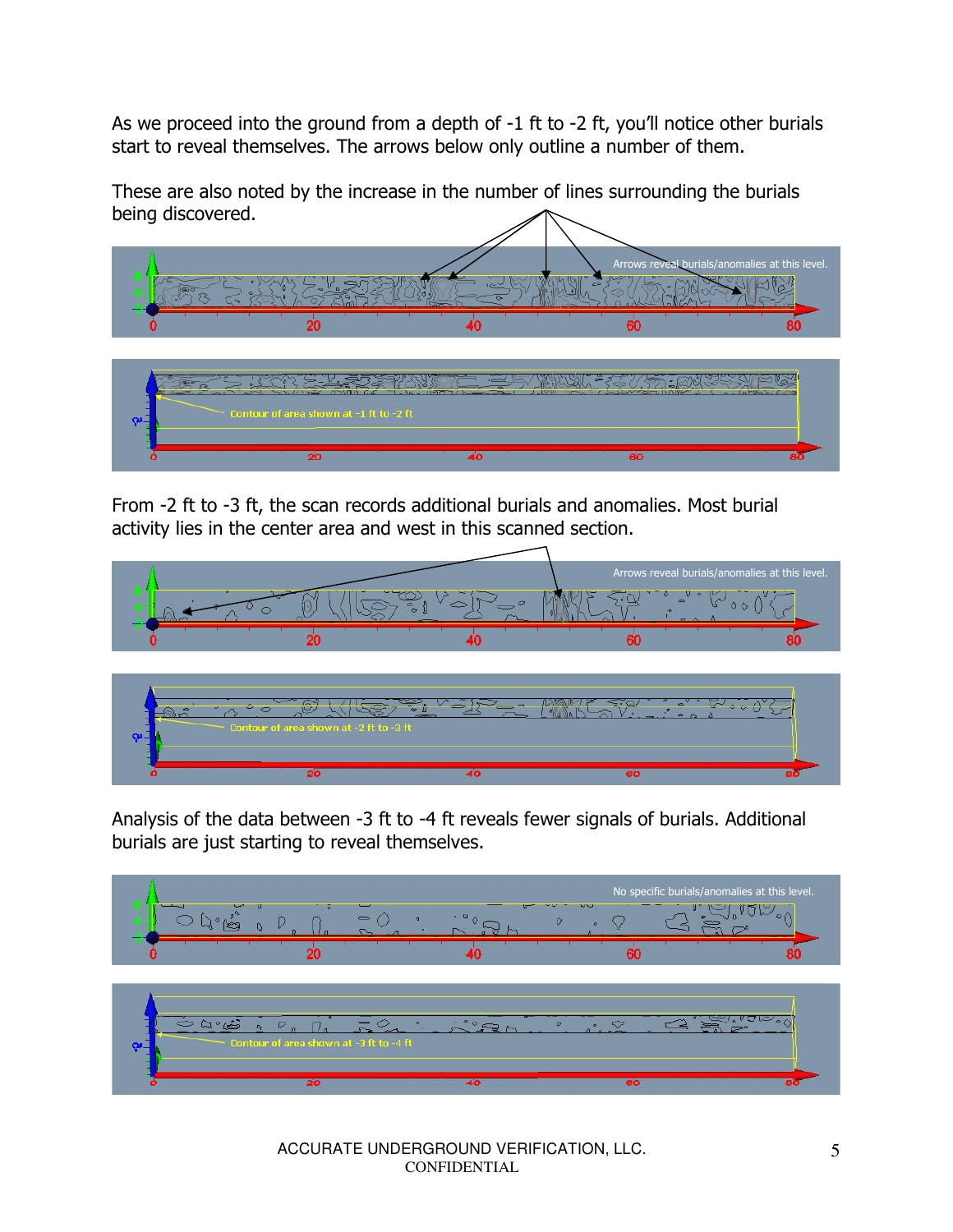As the Contours reveal objects between -4 ft to -5 ft, we see a larger object start to form.



Our next Contour continues to discover the largest burial object within the -5 ft to -6 ft level.

Due to the thickness of this anomaly, it is determined that this is not a burial but another large rock located in the subsurface.

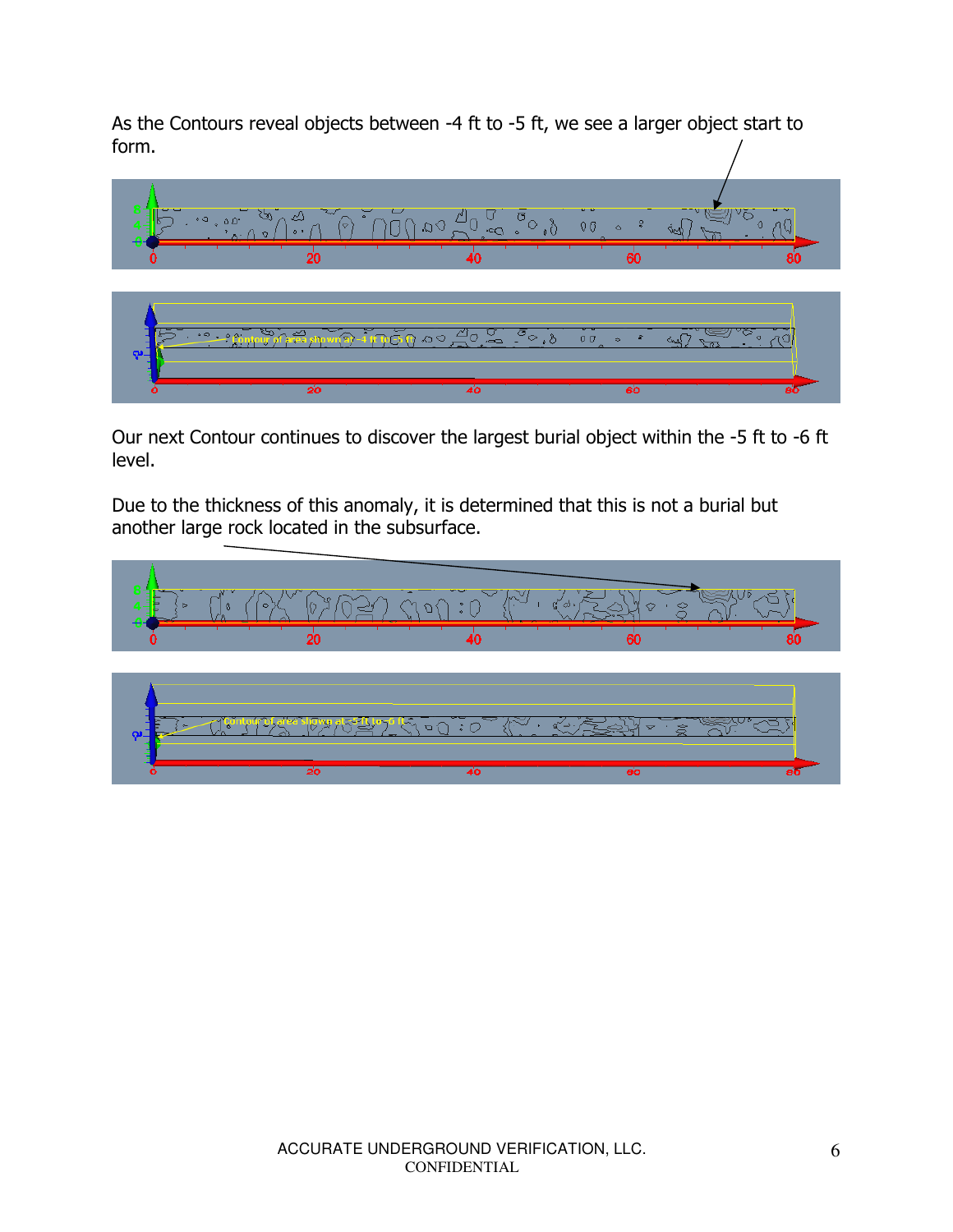## Section 5 - Objectives Summary

Our primary objectives were to:

- 1) To provide Pioneer Cemetery with an accurate scan of verified in-ground burials, and
- 2) To identify areas of open space determined to be free from disturbance

Through our GPR scan and the analysis of the data collected in Section 5, AUV believes we have accurately uncovered a number of in-ground burials. These burials/anomalies discovered along with their approximate locations are shown below.





NOTE: Due to the age of the burials, the materials used in those burials, and the decomposition factor, we recommend that excavation in any part of the cemetery be conducted with extreme caution.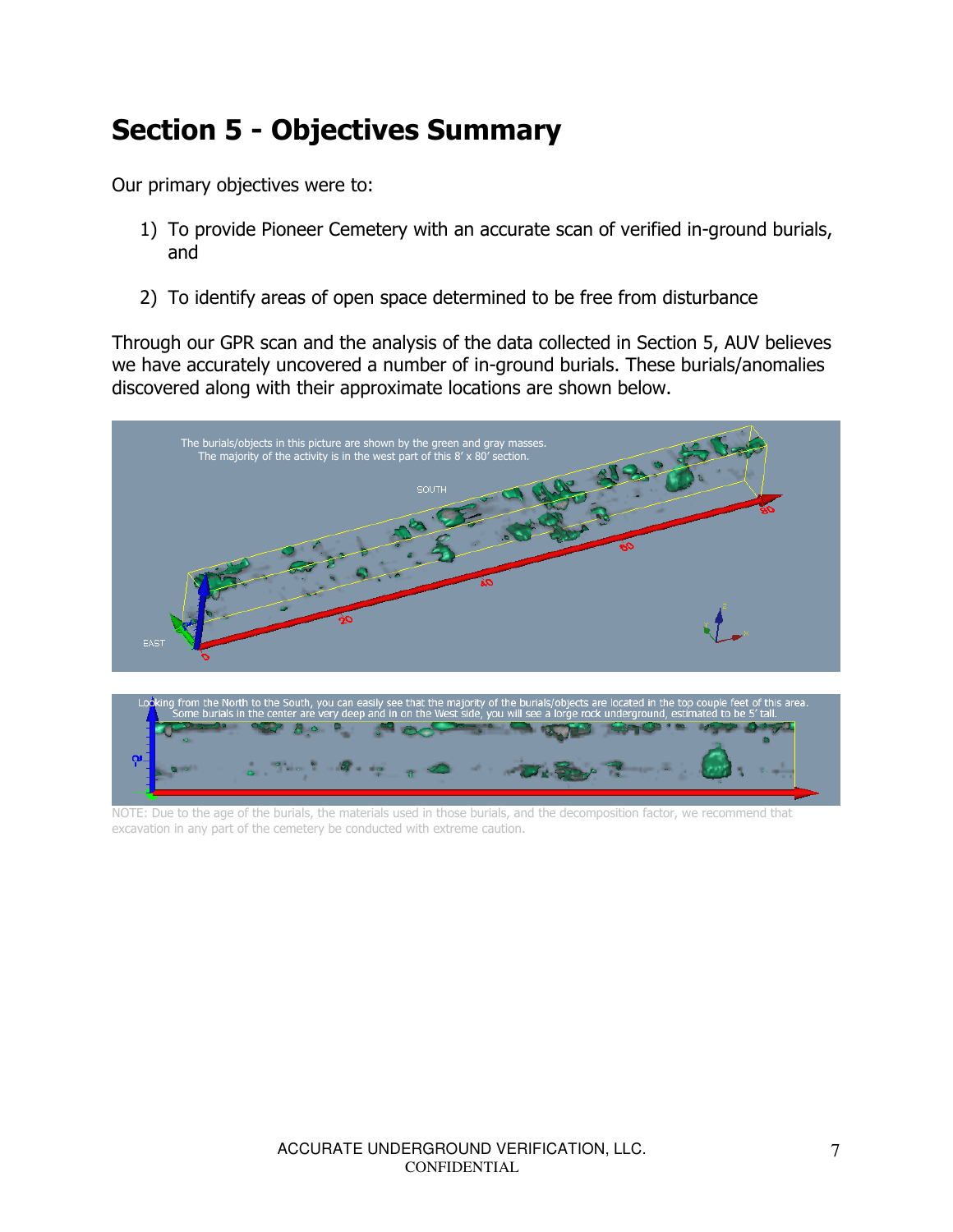#### Section 5 Deliverables

Accurate Underground Verification has determined that the areas outlined in yellow are known burial locations. Areas outlined in Blue are determined to be anomalies.



#### Burial Location Summary

A Starting Marker (shown as the blue dot above) is placed in the ground at Pioneer Cemetery. This Starting Marker is presently an orange flag. To located the highlighted burials at Pioneer Cemetery, simply lay out a tape measure from the grids outlined on page 3. Section 5 is 8' north of sections 2 and 3 and runs 80' West to East along the edge of these sections.

Grid Lines are Red and Green. Red Line is X and Green Line is Y. All measurements are to scale and hash-lines along those Grid Lines are shown in increments of 4'.

# **Conclusions**

Accurate Underground Verification would like to thank for giving us the opportunity to serve you.

Should you decide to continue this project, we hope you will keep AUV in mind, as we would be most interested in assisting you in recovering other locations.

Should you have any questions regarding this summary or questions regarding our services, feel free to contact us anytime at support@accurateuv.com or reach us by phone at 888.886.4215.

Thank you again for considering Accurate Underground Verification. We truly enjoyed assisting you.

Kind Regards,

Todd Szymkowski Accurate Underground Verification, LLC todd@accurateuv.com www.AccurateUV.com P 888.886.4215 C 414.736.9563